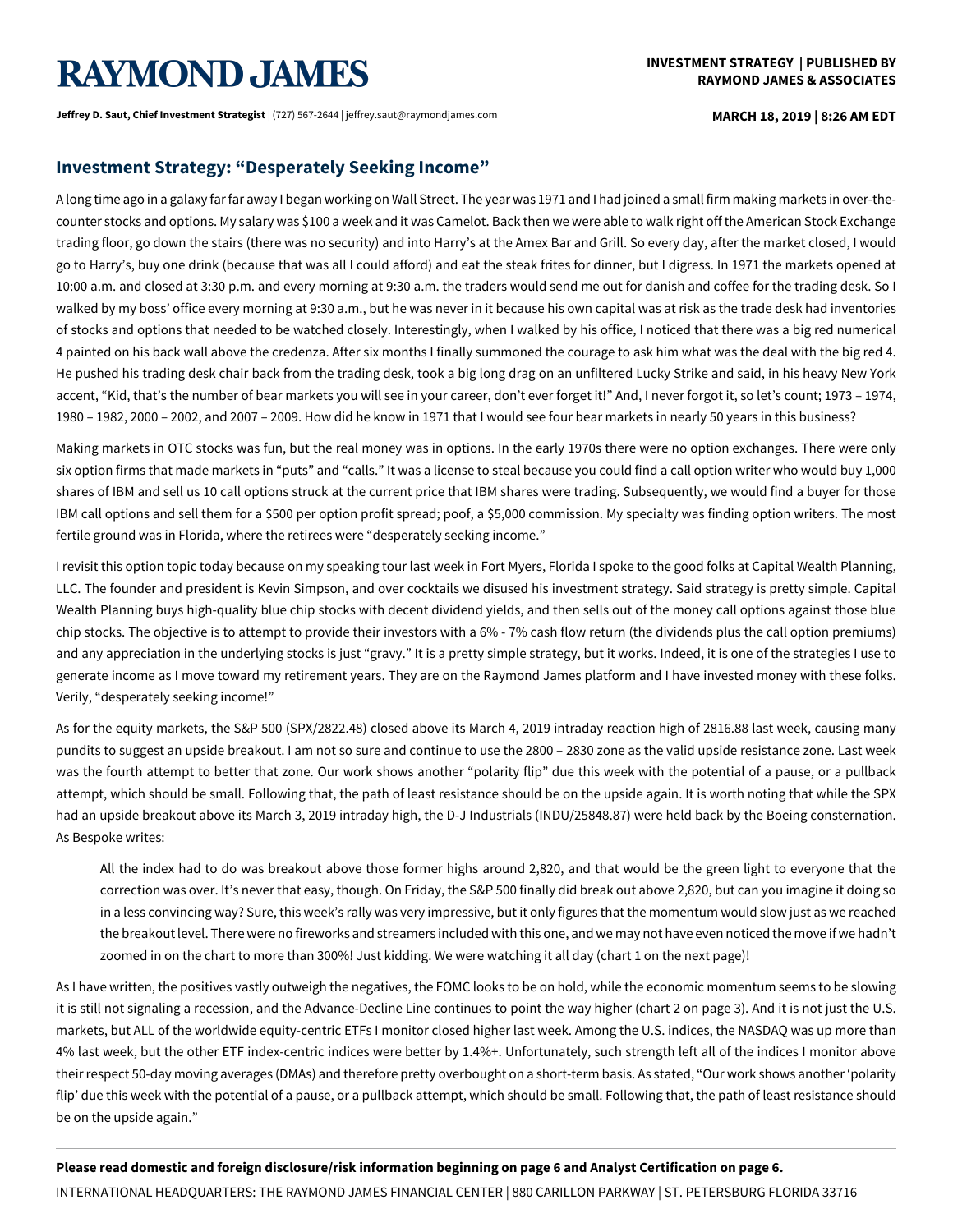Also of interest is the yields on various bond issues as the yield on the 10-year T'note fell below 2.60% last week. Quite amazingly, there is \$9 trillion worth of global debt still trading with negative yields (chart 3). Meanwhile, bullish stock sentiment has declined from 37.39 to 32.42, while bearish sentiment has risen (chart 4 on page 4), so there remains a healthy dose of skepticism out there. Also reinforcing my very short-term "cautionary call" is that the Volatility Index (VIX/12.88) traded at a low for the first time in 100 sessions (chart 5). As for sectors, chart 6 (on page 5) shows the number of positive fundamental analysts' ratings by sector. Obviously I continue to like the Energy sector with particular emphasis on the midstream master limited partnership names with positive ratings from our energy analysts.

**The call for this week**: So last week I was asked why, since I remain extremely bullish, I have not recommended any stocks recently. My answer to that email read something like:

In my letter, I recommended a number of stocks when the S&P 500 was in the mid/low 2700s. However, in the 2800 – 2830 overhead resistance zone I am not so sure you should be aggressively buying trading positions. I believe investment positions should be accumulated in out of favor sectors like midstream MLPs. I also believe the financials should be bought - please see our equity research for fundamental recommendations or check with our mutual fund team for appropriate vehicles. This week the FOMC meets on Tuesday and Wednesday. No change in policy or message is expected. But bulls hope for a dovish FOMC communique. Of interest is that the option and futures' expiry last Friday typically generates a peak in momentum; and stocks usually decline in the ensuing week. This week's FOMC meeting might usurp this decline because traders expect a dovish communique; however, my work suggests a "polarity flip."

This morning the preopening S&P 500 futures are relatively flat on no real overnight news.



#### **Chart 1**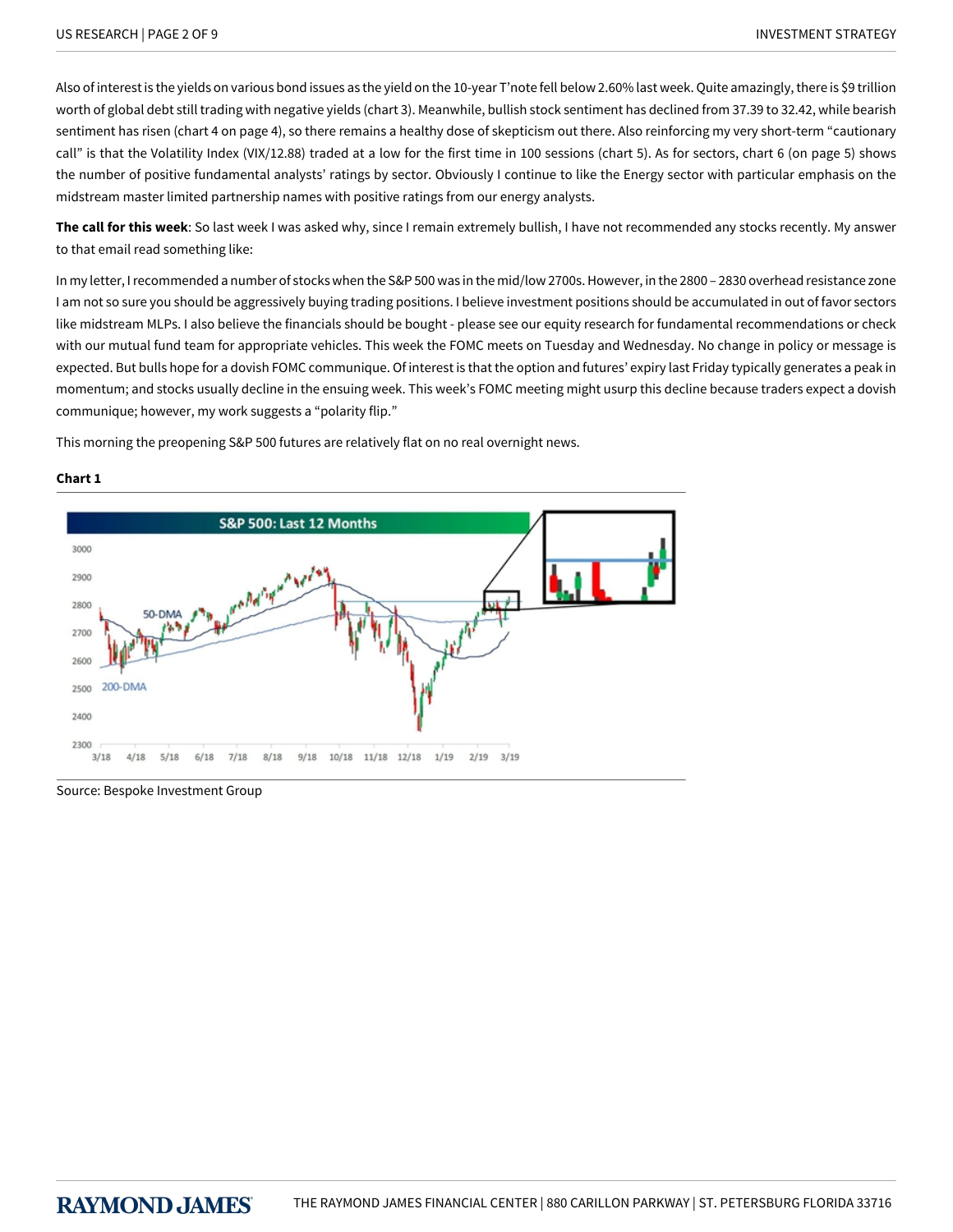## **Chart 2**



Source: Bespoke Investment Group

**Chart 3**

One of the most surprising stats of the week to us, though, was that the global pool of debt with negative yields currently stands at over \$9 trillion.

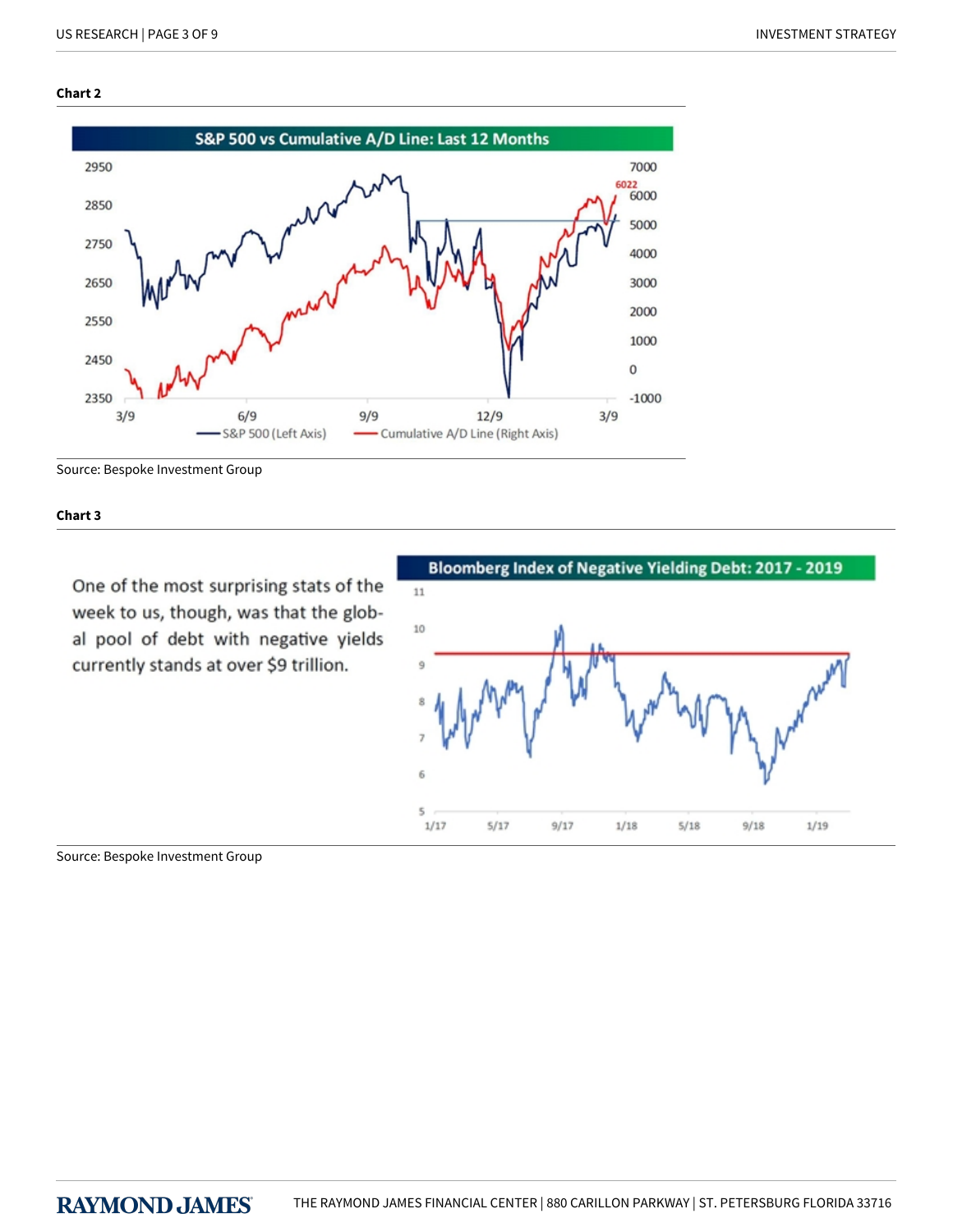### **Chart 4**



Source: Bespoke Investment Group

# **Chart 5**

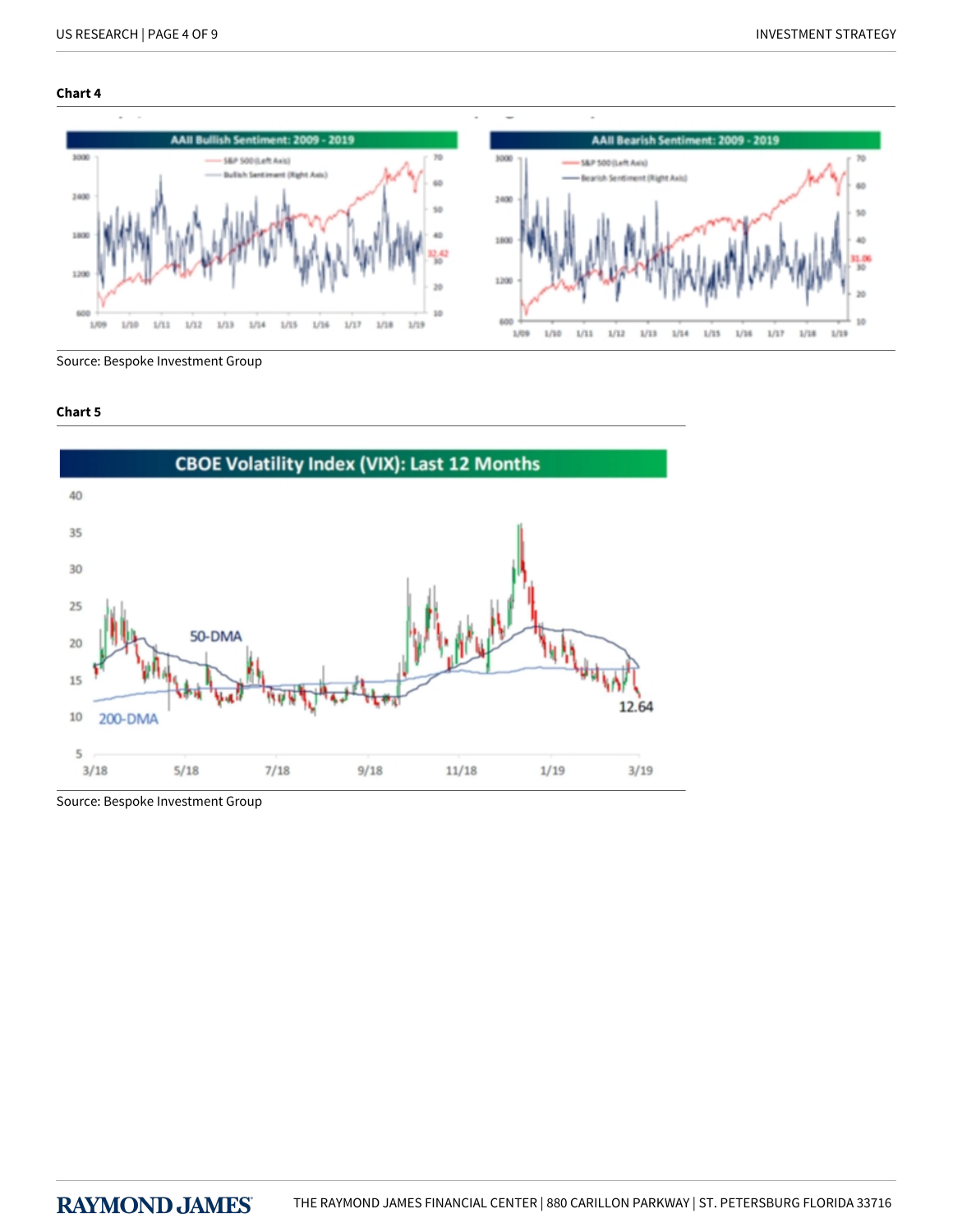### **Chart 6**

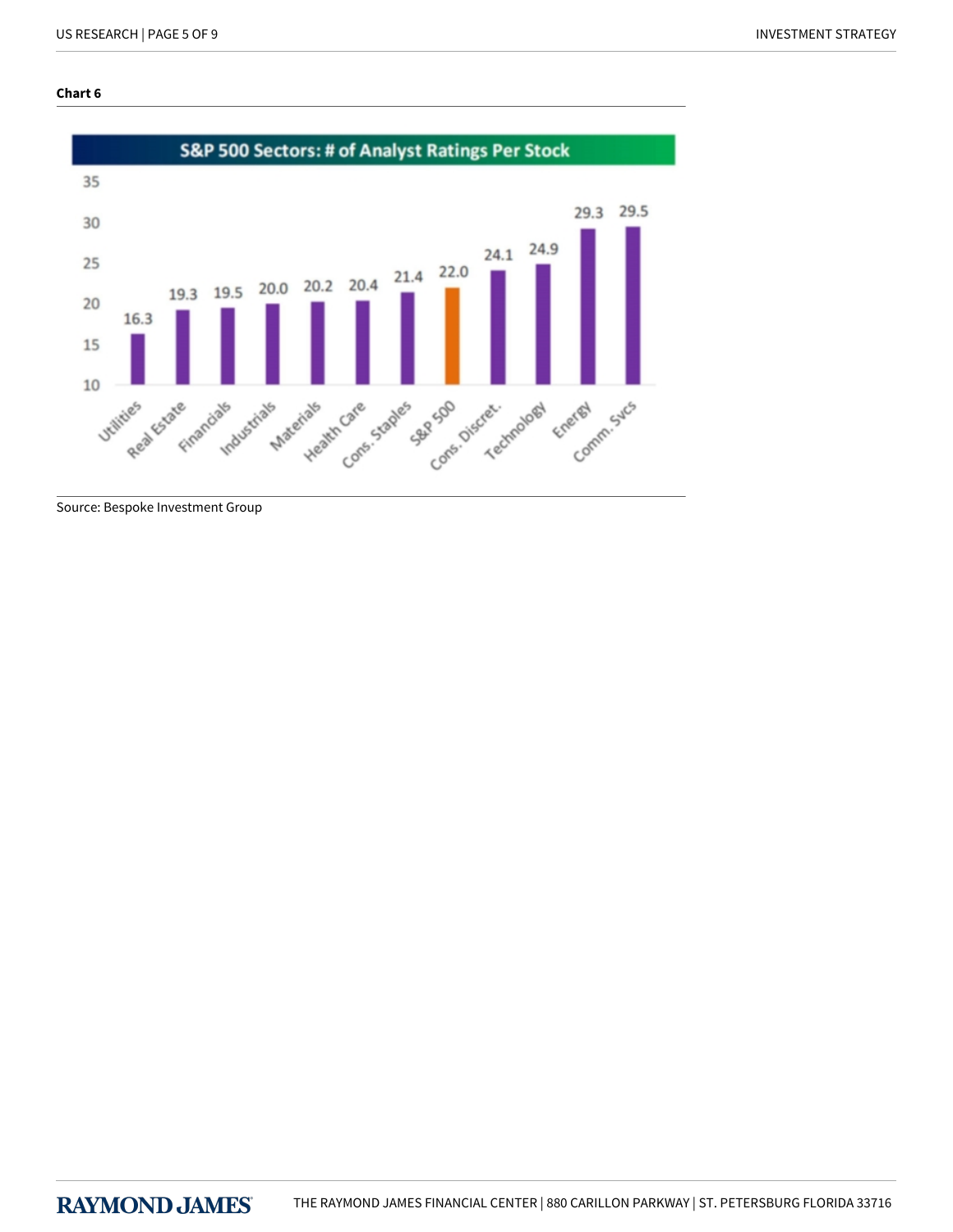# **IMPORTANT INVESTOR DISCLOSURES**

Raymond James & Associates (RJA) is a FINRA member firm and is responsible for the preparation and distribution of research created in the United States. Raymond James & Associates is located at The Raymond James Financial Center, 880 Carillon Parkway, St. Petersburg, FL 33716, (727) 567-1000. Non-U.S. affiliates, which are not FINRA member firms, include the following entities that are responsible for the creation and distribution of research in their respective areas: in Canada, Raymond James Ltd. (RJL), Suite 2100, 925 West Georgia Street, Vancouver, BC V6C 3L2, (604) 659-8200; in Europe, Raymond James Euro Equities SAS (also trading as Raymond James International), 40 rue La Boetie, 75008, Paris, France, +33 1 45 64 0500, and Raymond James Financial International Ltd., Broadwalk House, 5 Appold Street, London, England EC2A 2AG, +44 203 798 5600.

This document is not directed to, or intended for distribution to or use by, any person or entity that is a citizen or resident of or located in any locality, state, country or other jurisdiction where such distribution, publication, availability or use would be contrary to law or regulation. The securities discussed in this document may not be eligible for sale in some jurisdictions. This research is not an offer to sell or the solicitation of an offer to buy any security in any jurisdiction where such an offer or solicitation would be illegal. It does not constitute a personal recommendation or take into account the particular investment objectives, financial situations, or needs of individual clients. Past performance is not a guide to future performance, future returns are not guaranteed, and a loss of original capital may occur. **Investors should consider this report as only a single factor in making their investment decision.**

For clients in the United States: Any foreign securities discussed in this report are generally not eligible for sale in the U.S. unless they are listed on a U.S. exchange. This report is being provided to you for informational purposes only and does not represent a solicitation for the purchase or sale of a security in any state where such a solicitation would be illegal. Investing in securities of issuers organized outside of the U.S., including ADRs, may entail certain risks. The securities of non-U.S. issuers may not be registered with, nor be subject to the reporting requirements of, the U.S., including ADRs, may entail certain risks. The securities of non-U.S. issuers may not be registered with, nor be subject to the reporting requirements of, the U.S. Securities and Exchange Commission. There may be limited information available on such securities mentioned in this report. Please ask your Financial Advisor for additional details and to determine if a particular security is eligible for purchase in your state.

The information provided is as of the date above and subject to change, and it should not be deemed a recommendation to buy or sell any security. Certain information has been obtained from third-party sources we consider reliable, but we do not guarantee that such information is accurate or complete. Persons within the Raymond James family of companies may have information that is not available to the contributors of the information contained in this publication. Raymond James, including affiliates and employees, may execute transactions in the securities listed in this publication that may not be consistent with the ratings appearing in this publication.

Raymond James ("RJ") research reports are disseminated and available to RJ's retail and institutional clients simultaneously via electronic publication to RJ's internal proprietary websites [\(RJ Client Access](https://clientaccess.rjf.com/) & [RJ Capital Markets\)](http://www.rjcapitalmarkets.com/Logon/Index). Not all research reports are directly distributed to clients or third-party aggregators. Certain research reports may only be disseminated on RJ's internal Proprietary websites; however, such research reports will not contain estimates or changes to earnings forecasts, target price, valuation or investment or suitability rating. Individual Research Analysts may also opt to circulate published research to one or more clients electronically. This electronic communication is discretionary and is done only after the research has been publically disseminated via RJ's internal factors including, but not limited to, the client's individual preference as to the frequency and manner of receiving communications from Research Analysts. For research reports, models, or other data available on a particular security, please contact your Sales Representative or visit [RJ Client Access](https://clientaccess.rjf.com/) or [RJ Capital Markets](http://www.rjcapitalmarkets.com/Logon/Index).

Links to third-party websites are being provided for information purposes only. Raymond James is not affiliated with and does not endorse, authorize, or sponsor any of the listed websites or their respective sponsors. Raymond James is not responsible for the content of any third-party website or the collection of use of information regarding any website's users and/or members.

Additional information is available on request.

# **Analyst Information**

**Registration of Non-U.S. Analysts:** The analysts listed on the front of this report who are not employees of Raymond James & Associates, Inc., are not registered/qualified as research analysts under FINRA rules, are not associated persons of Raymond James & Associates, Inc., and are not subject to FINRA Rule 2241 restrictions on communications with covered companies, public companies, and trading securities held by a research analyst account.

**Analysts Holdings and Compensation:** Equity analysts and their staffs at Raymond James are compensated based on a salary and bonus system. Several factors enter into the bonus determination, including quality and performance of research product, the analyst's success in rating stocks versus an industry index, and support effectiveness to trading and the retail and institutional sales forces. Other factors may include but are not limited to: overall ratings from internal (other than investment banking) or external parties and the general productivity and revenue generated in covered stocks.

**The analyst Jeffrey D. Saut, primarily responsible for the preparation of this research report, attests to the following: (1) that the views and opinions rendered in this research report reflect his or her personal views about the subject companies or issuers and (2) that no part**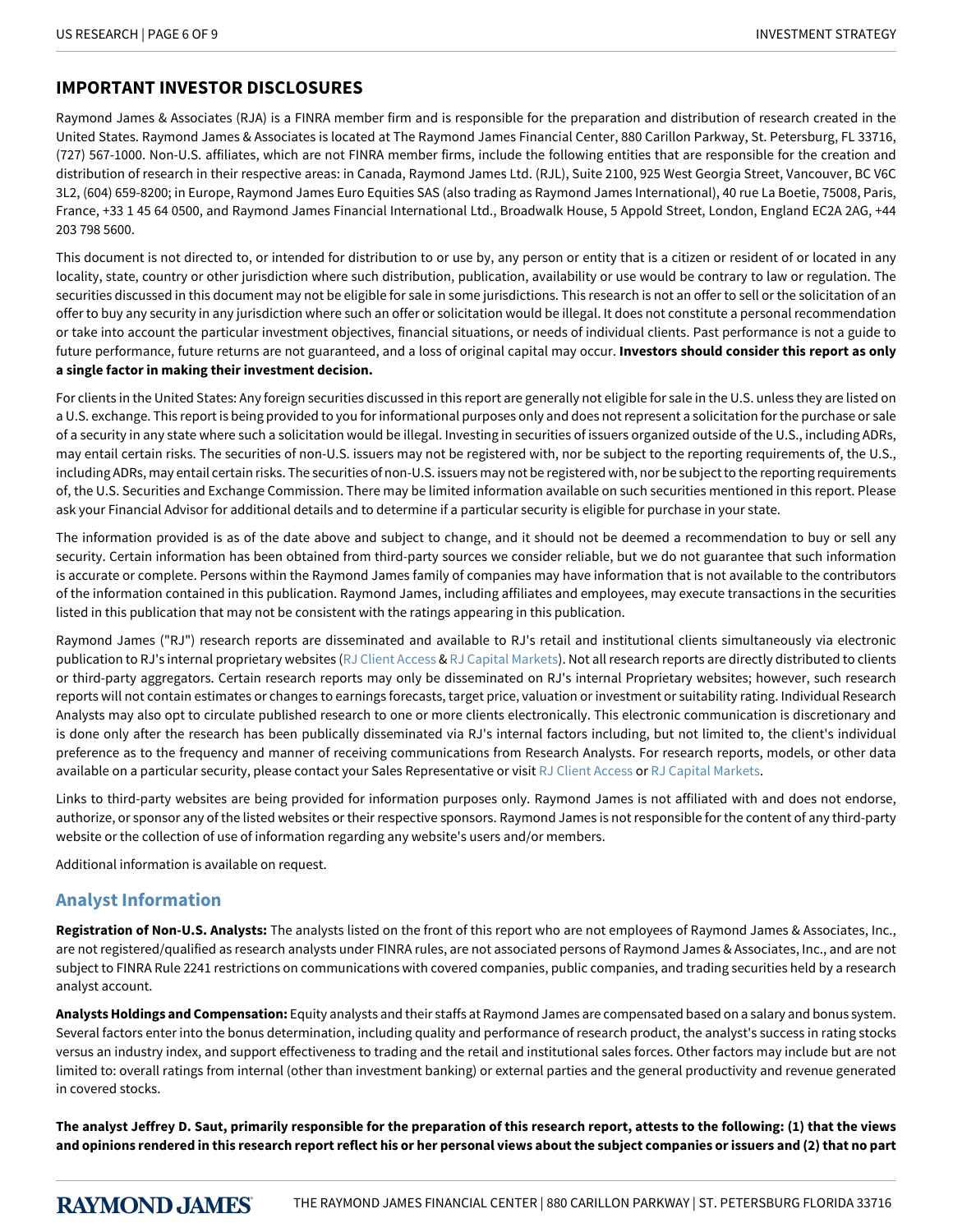**of the research analyst's compensation was, is, or will be directly or indirectly related to the specific recommendations or views in this research report. In addition, said analyst(s) has not received compensation from any subject company in the last 12 months.**

# **Ratings and Definitions**

**Raymond James & Associates (U.S.) definitions: Strong Buy (SB1)** Expected to appreciate, produce a total return of at least 15%, and outperform the S&P 500 over the next six to 12 months. For higher yielding and more conservative equities, such as REITs and certain MLPs, a total return of 15% is expected to be realized over the next 12 months. **Outperform (MO2)** Expected to appreciate and outperform the S&P 500 over the next 12-18 months. For higher yielding and more conservative equities, such as REITs and certain MLPs, an Outperform rating is used for securities where we are comfortable with the relative safety of the dividend and expect a total return modestly exceeding the dividend yield over the next 12-18 months. **Market Perform (MP3)** Expected to perform generally in line with the S&P 500 over the next 12 months. **Underperform (MU4)** Expected to underperform the S&P 500 or its sector over the next six to 12 months and should be sold. Suspended (S) The rating and price target have been suspended temporarily. This action may be due to market events that made coverage impracticable, or to comply with applicable regulations or firm policies in certain circumstances, including when Raymond James may be providing investment banking services to the company. The previous rating and price target are no longer in effect for this security and should not be relied upon.

**Raymond James Ltd. (Canada) definitions: Strong Buy (SB1)** The stock is expected to appreciate and produce a total return of at least 15% and outperform the S&P/TSX Composite Index over the next six months. **Outperform (MO2)** The stock is expected to appreciate and outperform the S&P/TSX Composite Index over the next twelve months. **Market Perform (MP3)** The stock is expected to perform generally in line with the S&P/ TSX Composite Index over the next twelve months and is potentially a source of funds for more highly rated securities. **Underperform (MU4)** The stock is expected to underperform the S&P/TSX Composite Index or its sector over the next six to twelve months and should be sold.

In transacting in any security, investors should be aware that other securities in the Raymond James research coverage universe might carry a higher or lower rating. Investors should feel free to contact their Financial Advisor to discuss the merits of other available investments.

|                                        | Coverage Universe Rating Distribution* |            | <b>Investment Banking Relationships</b> |            |
|----------------------------------------|----------------------------------------|------------|-----------------------------------------|------------|
|                                        | <b>RJA</b>                             | <b>RJL</b> | <b>RJA</b>                              | <b>RJL</b> |
| <b>Strong Buy and Outperform (Buy)</b> | 56%                                    | 68%        | 22%                                     | 26%        |
| <b>Market Perform (Hold)</b>           | 40%                                    | 29%        | 9%                                      | 9%         |
| Underperform (Sell)                    | 4%                                     | 3%         | 5%                                      | 0%         |

*\*Columnsmaynotaddto100%duetorounding.*

#### **Suitability Ratings (SR)**

**Medium Risk/Income (M/INC)** Lower to average risk equities of companies with sound financials, consistent earnings, and dividend yields above that of the S&P 500. Many securities in this category are structured with a focus on providing a consistent dividend or return of capital.

**Medium Risk/Growth (M/GRW)** Lower to average risk equities of companies with sound financials, consistent earnings growth, the potential for long-term price appreciation, a potential dividend yield, and/or share repurchase program.

High Risk/Income (H/INC) Medium to higher risk equities of companies that are structured with a focus on providing a meaningful dividend but may face less predictable earnings (or losses), more leveraged balance sheets, rapidly changing market dynamics, financial and competitive issues, higher price volatility (beta), and potential risk of principal. Securities of companies in this category may have a less predictable income stream from dividends or distributions of capital.

**High Risk/Growth (H/GRW)** Medium to higher risk equities of companies in fast growing and competitive industries, with less predictable earnings (or losses), more leveraged balance sheets, rapidly changing market dynamics, financial or legal issues, higher price volatility (beta), and potential risk of principal.

**High Risk/Speculation (H/SPEC)** High risk equities of companies with a short or unprofitable operating history, limited or less predictable revenues, very high risk associated with success, significant financial or legal issues, or a substantial risk/loss of principal.

# **Stock Charts, Target Prices, and Valuation Methodologies**

**Valuation Methodology:** The Raymond James methodology for assigning ratings and target prices includes a number of qualitative and quantitative factors, including an assessment of industry size, structure, business trends, and overall attractiveness; management effectiveness; competition; visibility; financial condition; and expected total return, among other factors. These factors are subject to change depending on overall economic conditions or industry- or company-specific occurrences.

**Target Prices:** The information below indicates our target price and rating changes for the subject companies over the past three years.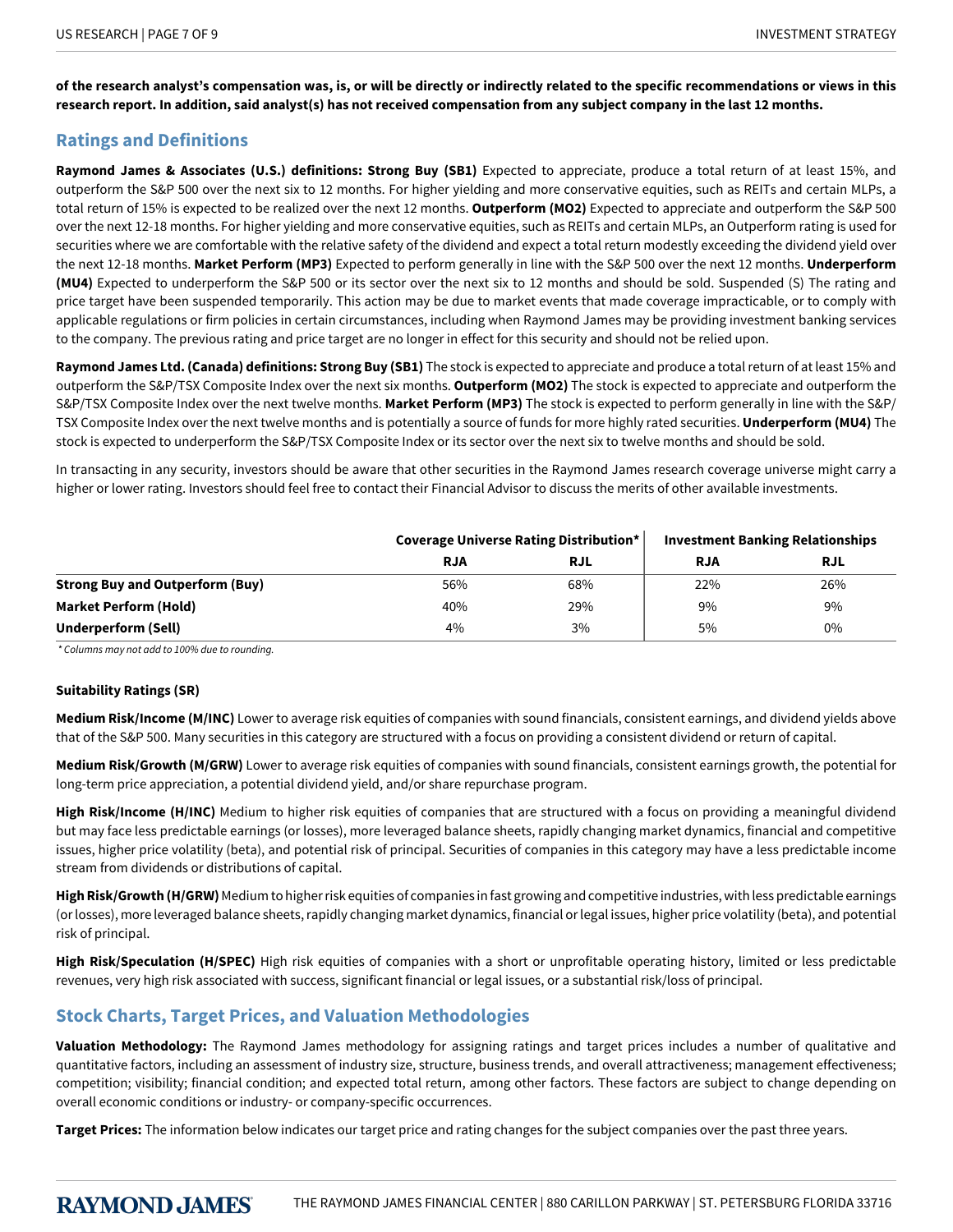# **Risk Factors**

**General Risk Factors:** Following are some general risk factors that pertain to the business of the subject companies and the projected target prices and recommendations included on Raymond James research: (1) Industry fundamentals with respect to customer demand or product/ service pricing could change and adversely impact expected revenues and earnings; (2) Issues relating to major competitors or market shares or new product expectations could change investor attitudes toward the sector or this stock; (3) Unforeseen developments with respect to the management, financial condition or accounting policies or practices could alter the prospective valuation; or (4) External factors that affect the U.S. economy, interest rates, the U.S. dollar or major segments of the economy could alter investor confidence and investment prospects. International investments involve additional risks such as currency fluctuations, differing financial accounting standards, and possible political and economic instability.

**Additional Risk and Disclosure information, as well as more information on the Raymond James rating system and suitability categories, is available at**[raymondjames.bluematrix.com/sellside/Disclosures.action](https://raymondjames.bluematrix.com/sellside/Disclosures.action)**. Copies of research or Raymond James' summary policies relating to research analyst independence can be obtained by contacting any Raymond James & Associates or Raymond James Financial Services office (please see [RaymondJames.com](http://raymondjames.com) for office locations) or by calling 727-567-1000, toll free 800-237-5643.**

**U.S. Markets Index Information:** *U.S.Treasurysecurities* are guaranteed by the U.S. government and, if held to maturity, offer a fixed rate of return and guaranteed principal value. The *Dow Jones Industrial Average* is an unmanaged index of 30 widely held securities. The *Dow Jones Transportation-verage* is the most widely recognized gauge of the American transportation sector. The *DowJonesUtility-verage* keeps track of the performance of 15 prominent utility companies. The *S&P500* is an unmanaged index of 500 widely held stocks. The *S&PMidCap400 Index* is a capitalization-weighted index that measures the performance of the mid-range sector of the U.S. stock market. The *S&P Small Cap* 600 Index is an unmanaged index of 600 small-cap stocks. The *NASDAQ Composite Index* is an unmanaged index of all stocks traded on the NASDAQ over-the-counter market. The *Russell 2000 index* is an unmanaged index of small cap securities which generally involve greater risks. The *KBW Bank Sector (BKX)* is a capitalization-weighted index composed of 24 geographically diverse stocks representing national money center banks and leading regional institutions. The NYSE Arca Biotechnology Index (BTK) is an equal dollar weighted index designed to measure the performance of a cross section of companies in the biotechnology industry that are primarily involved in the use of biological processes to develop products or provide services. The NYSE Arca Oil Index (XOI) is a price-weighted index of the leading companies involved in the exploration, production, and development of petroleum. The PHLX Semiconductor Sector Index (SOXX) measures the performance of U.S.-traded securities of companies engaged in the semiconductor business, which includes companies engaged in the design, distribution, manufacture, and sales of semiconductors. The *Philadelphia Gold and Silver Index (XAU)* is an index of 16 precious metal mining companies that is traded on the Philadelphia Stock Exchange.

**Futures:** Futures prices are current as of the publication of this report, but will fluctuate. Please contact your financial advisor for updated information.

**Foreign Markets Information:** The FTSE 100 Index is a share index of the stocks of the 100 companies with the highest market capitalization listed on the London Stock Exchange. The *DAX* (German stock index) is a blue chip stock market index consisting of the 30 major German companies trading on the Frankfurt Stock Exchange. The *Bovespa* Index is a gross total return index weighted by traded volume and is comprised of the most liquid stocks traded on the Sao Paulo Stock Exchange. The *Nikkei 225* is a price-weighted index consisting of 225 prominent stocks on the Tokyo Stock Exchange. The *Hang Seng Index* is used to record and monitor daily changes of the largest companies of the Hong Kong stock market and is the main indicator of the overall market performance in Hong Kong. International investing involves additional risks such as currency fluctuations, differing financial accounting standards, and possible political and economic instability. These risks are greater in emerging markets.

**Commodity Price Information:** The CRB Index measures the overall direction of commodity sectors. The *US Dollar Index (USDX)* is an index (or measure) of the value of the United States dollar relative to a basket of foreign currencies. Commodities are generally considered speculative because of the significant potential for investment loss. Commodities are volatile investments and should only form a small part of a diversified portfolio. There may be sharp price fluctuations even during periods when prices overall are rising.

Market Valuation Information: The *McClellan Oscillator* is a market breadth indicator that is based on the difference between the number of advancing and declining issues on the NYSE. Technical Analysis is a method of evaluating securities by analyzing statistics generated by market activity, such as past prices and volume. Price Earnings Ratio (P/E) is the price of the stock divided by its earnings per share. The earnings yield is earnings per share divided by the current market price per share. The equity risk premium is the earnings yield minus the current rate on the 10 year U.S. Treasury note and is the excess return that the stock market provides over a risk-free rate.

**Simple Moving Average (SMA)** - A simple, or arithmetic, moving average is calculated by adding the closing price of the security for a number of time periods and then dividing this total by the number of time periods.

**Exponential Moving Average (EMA)** - A type of moving average that is similar to a simple moving average, except that more weight is given to the latest data.

**Relative Strength Index (RSI) -** The Relative Strength Index is a technical momentum indicator that compares the magnitude of recent gains to